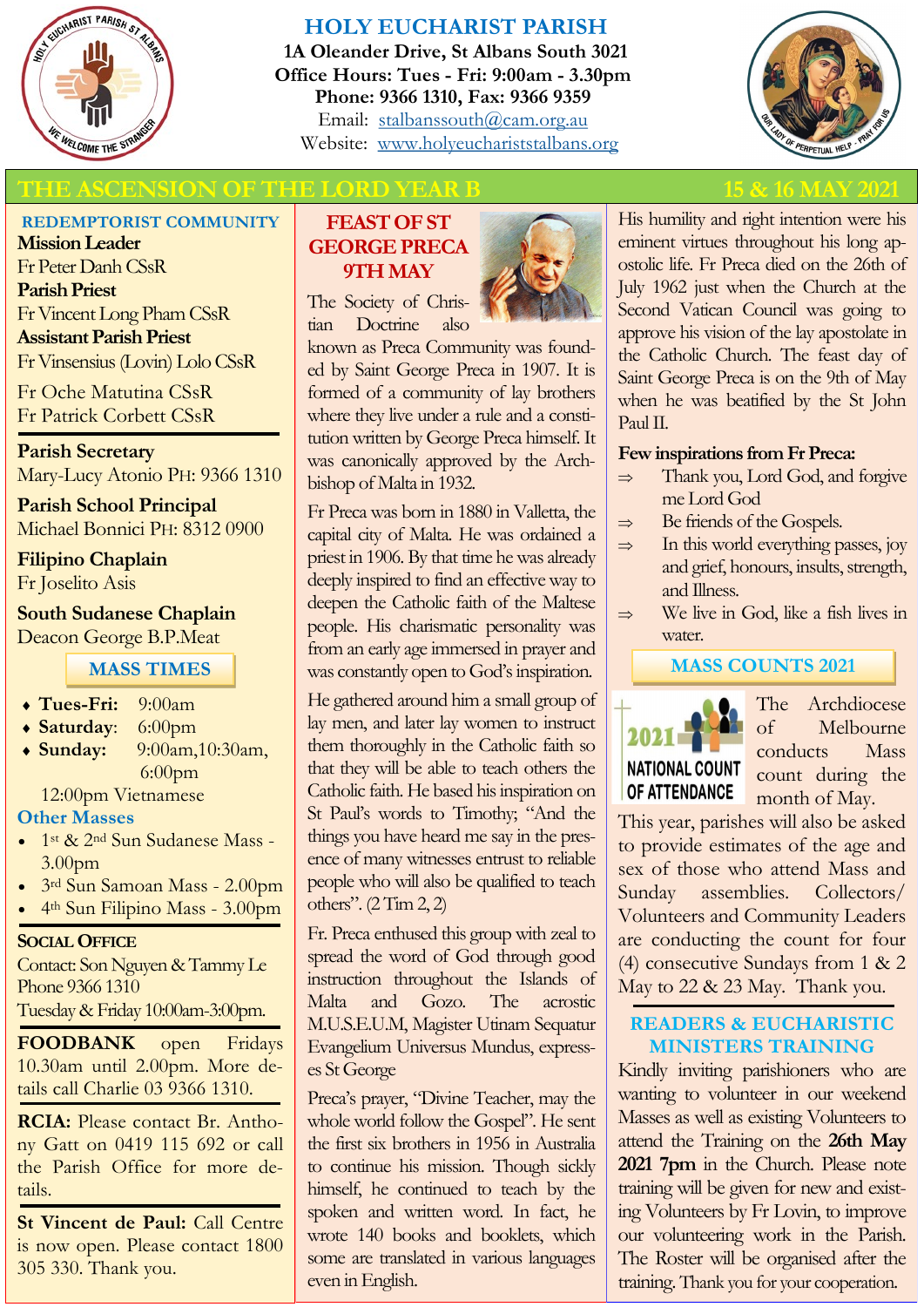### **THE LIVING WORD**

# **First reading Acts 1:1-11**

# *Jesus was lifted up while they looked on*

In my earlier work, Theophilus, I dealt with everything Jesus had done and taught from the beginning until the day he gave his instructions to the apostles he had chosen through the Holy Spirit, and was taken up to heaven. He had shown himself alive to them after his Passion by many demonstrations: for forty days he had continued to appear to them and tell them about the kingdom of God. When he had been at table with them, he had told them not to leave Jerusalem, but to wait there for what the Father had promised. It is' he had said 'what you have heard me speak about: John baptised with water but you, not many days from now, will be baptised with the Holy Spirit.' Now having met together, they asked him, 'Lord, has the time come? Are you going to restore the kingdom to Israel?' He replied, 'It is not for you to know times or dates that the Father has decided by his own authority, but you will receive power when the Holy Spirit comes on you, and then you will be my witnesses not only in Jerusalem but throughout Judaea and Samaria, and indeed to the ends of the earth.'

As he said this he was lifted up while they looked on, and a cloud took him from their sight. They were still staring into the sky when suddenly two men in white were standing near them and they said, 'Why are you men from Galilee standing here looking into the sky? Jesus who has been taken up from you into heaven, this same Jesus will come back in the same way as you have seen him go there.'

### **Responsorial Psalm Ps. 46(47):2-3,6-9 God mounts his throne to shouts of joy: a blare of trumpets for the Lord.**

All peoples, clap your hands, cry to God with shouts of joy! For the Lord, the Most High, we must fear, great king over all the earth.

### **God mounts his throne to shouts of joy: a blare of trumpets for the Lord.**

God goes up with shouts of joy; the Lord goes up with trumpet blast. Sing praise for God, sing praise, sing praise to our king, sing praise.

### **God mounts his throne to shouts of joy: a blare of trumpets for the Lord.**

God is king of all the earth, sing praise with all your skill. God is king over the nations; God reigns on his holy throne.

# **God mounts his throne to shouts of joy: a blare of trumpets for the Lord.**

# **Second reading Ephesians 4:1-13**

*We are all to come to unity, fully mature in the knowledge of the Son of God*

I, the prisoner in the Lord, implore you to lead a life worthy of your vocation. Bear with one another charitably, in complete selflessness, gentleness and patience. Do all you can to preserve

the unity of the Spirit by the peace that binds you together. There is one Body, one Spirit, just as you were all called into one and the same hope when you were called. There is one Lord, one faith, one baptism, and one God who is Father of all, over all, through all and within all.

Each one of us, however, has been given his own share of grace, given as Christ allotted it. It was said that he would: *When he ascended to the height, he captured prisoners, he gave gifts to men.*

When it says, 'he ascended', what can it mean if not that he descended right down to the lower regions of the earth? The one who rose higher than all the heavens to fill all things is none other than the one who descended. And to some, his gift was that they should be apostles; to some, prophets; to some, evangelists; to some, pastors and teachers; so that the saints together make a unity in the work of service, building up the body of Christ. In this way we are all to come to unity in our faith and in our knowledge of the Son of God, until we become the perfect Man, fully mature with the fullness of Christ himself.

# **Gospel Acclamation Matthew 28:19. 20**

Alleluia, alleluia! Go and teach all people my gospel. I am with you always, until the end of the world. Alleluia!

### **Gospel Mark 16:15-20**

### *Go out to the whole world; proclaim the Good News* Jesus showed himself to the Eleven and said to them: 'Go out

to the whole world; proclaim the Good News to all creation. He who believes and is baptised will be saved; he who does not believe will be condemned. These are the signs that will be associated with believers: in my name they will cast out devils; they will have the gift of tongues; they will pick up snakes in their hands, and be unharmed should they drink deadly poison; they will lay their hands on the sick, who will recover.'

And so the Lord Jesus, after he had spoken to them, was taken up into heaven: there at the right hand of God he took his place, while they, going out, preached everywhere, the Lord working with them and confirming the word by the signs that accompanied it.

# **REFLECTION ON THE GOSPEL**

The feast of the Ascension invites us to face the universal experience of loss, the loss of a loved one or of something precious to us, and to face this experience in a transformative way. In Ordinary Time, we celebrate the life and ministry of Jesus. Over the period of Lent and Easter, we have been remembering his death and resurrection. The liturgy now draws us into another aspect of the Mystery, that of the presence and absence of the One who has been raised. The physical loss of Jesus means a new and different sort of presence. Like the early Christians, we need time to grasp each dimension of the one great Mystery of the life, death and resurrection of Jesus, time to ponder the implications of this great Mystery for us and for our planetary home.

Today's gospel passage receives little attention in commentaries and classes because, along with the immediately preceding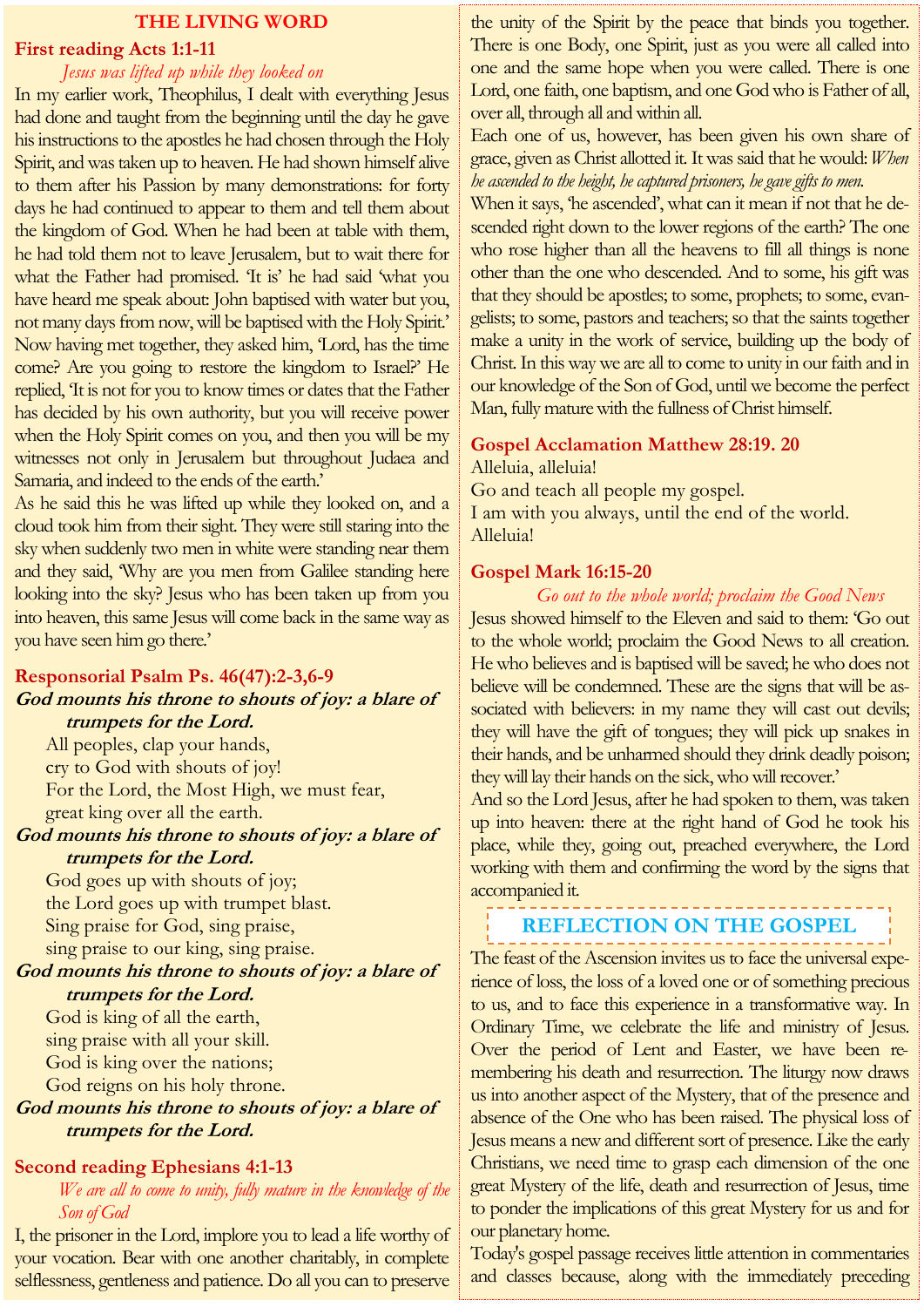passage (Mark 16:9-14), it is a late addition to the original text of Mark's gospel. The author of these verses is familiar with the similar commission to proclaim the good news to all nations and to baptise in the name of the Trinity, found at the end of Matthew's gospel. In Mark 16:15, the command is to go "into all the world and proclaim the good news to the whole creation (ktisis)." It is a more inclusive vision than Matthew's and opens a space for an ecological reading of the text, an extension from the human to the other-than and more-than-human elements of the Earth community. The command to proclaim the good news, the gospel, recalls the first words of the Markan Jesus, "The time is fulfilled, and the kin-dom of God has come near; repent [=expand your horizons], and believe in the good news" (1:15).

If we were to accept that our mission in the "inbetween times" is to bring the gospel to all creation, then we might take more seriously God's command in Genesis 2 to reverence and protect the earth (usually translated as "to till and to keep"). We might stop polluting the air that all creatures need for life. We might also read the affirmations of Genesis 1 through the lens of Mark 16 and respect once more the intrinsic goodness of all creation as a gospel imperative.

The "Ascension" event recounted towards the end of the passage presupposes a pre-scientific, three-tiered understanding of the structure of the cosmos. In this ancient view, God is in the heavens above and Jesus is caught up into God's realm. The vertical movement is balanced by a horizontal movement: Jesus' return to "the right hand of God" ensures a different kind of presence in the church despite his seeming absence, one that enables believers to stop "looking up to the heavens" (Acts 1:11) and to continue the healing and re-creative ministry of Jesus "to all creation".

# **By Veronica Lawson RSM**

# **TO LOVE LIKE CHRIST MEANS SAYING 'NO' TO LOVE OF MONEY, VANITY, POWER**

Pope Francis said Sunday that loving like Christ requires a rejection of the worldly loves of money, success, vanity, and power.

"To love like Christ means saying 'no' to other 'loves' that the world offers us: love of money – those who love money do not love as Jesus loves -- love of success, vanity, of power," the pope said from the window of the Apostolic Palace on May 9.

"These deceptive paths of 'love' distance us from the Lord's love and lead us to become more and more selfish, narcissistic, overbearing. And being overbearing leads to a degeneration of love, to the abuse of others, to making our loved ones suffer."

In his Regina Caeli address, the pope told pilgrims gathered in St. Peter's Square that "Jesus asks us to abide in his love," not in "our own self-worship."

"Those who dwell in self-worship, live in the mirror, always looking at themselves," he said.

The pope said that Jesus desires "us to overcome the pretense of controlling and managing others," and wants to open hearts to self-giving love for others.

"To love as Jesus means to offer yourself in service, at the service of your brothers and sisters, as he did in washing the feet of the disciples," he said.

"It also means going outside of ourselves, detaching ourselves from our own human certainties, from earthly comforts, in order to open ourselves up to others, especially those in greater need. It means making ourselves available, as we are and with what we have."

After reciting the Regina caeli, a Marian prayer said during the Easter season, the pope asked people to pray for the victims of a terrorist attack in Afghanistan.

At least 50 people were killed and more than 100 injured in a bombing on May 8 outside of a school in Kabul, according to the BBC. Many of the victims were young girls who attended the school.

Pope Francis called the attack "an inhumane act" and asked people to pray for each of the victims and their families. "And may God give peace to Afghanistan," he added.

The pope also expressed concern about "violent clashes" in Colombia and in Jerusalem. He prayed for peace in both places, urging that the Holy Land should be "a place of prayer and peace."

Pope Francis commended the May 9 [beatification of](https://www.catholicnewsagency.com/news/247589/rosario-livatino-beatified-in-sicily-honored-as-martyr-of-justice-and-faith)  [Blessed Rosario Livatino,](https://www.catholicnewsagency.com/news/247589/rosario-livatino-beatified-in-sicily-honored-as-martyr-of-justice-and-faith) a Catholic judge brutally killed by the mafia in Sicily in 1990, calling him a "martyr of justice and faith."

"And we cannot forget mothers!" the pope added, acknowledging Mother's Day and extending a greeting to "all mothers around the world."

"The Lord wants the joy he possesses … to be in us insofar as we are united to Him," Pope Francis said.

"The joy of knowing we are loved by God despite our infidelities enables us to face the trials of life confidently, makes us live through crises so as to emerge from them better."

"Our being true witnesses consists in living this joy, because joy is the distinctive sign of a true Christian. True Christians are not sad; they always have that joy inside, even in difficult moments."

**By Courtney Mares**